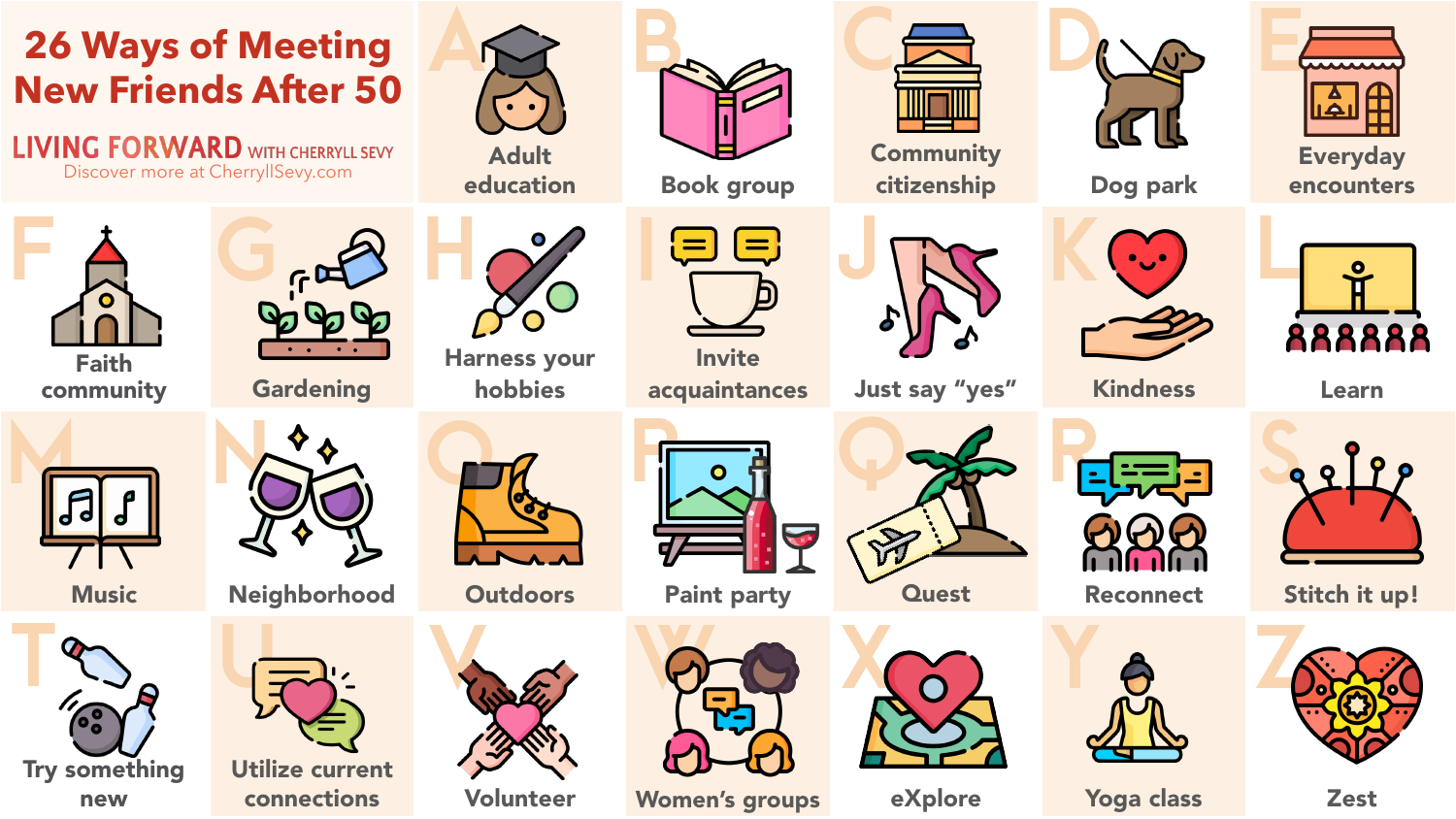## **26 WAYS OF MEETING NEW FRIENDS AFTER 50**

dult Education–Interested in Italian? Playing bridge? A dult Education–Interested in Italian? Playing bridge<br>Memoir writing? Community colleges, universities, and recreation departments offer a variety of programs to lifelong learners. Free online courses are also available.

 $\bigcirc$  ooks transport us to another time and place. Find a Books transport us to another time and place. Find a<br>B group or start your own to discuss books with new book-loving friends. Book groups, literary salons, author tours, and library events are also places to meet new people. Join an author's Facebook group.

**Pommunity engagement is the cornerstone of** Community engagement is the cornerstone of<br>Colemocracy and thriving neighborhoods. Attend town halls, city planning and council meetings, in person or virtually. Know your leaders, keep up on current events, and engage with your community.

ogs are amazing friend magnets. Volunteer at a dog



Dogs are amazing friend magnets. Volunteer at a dog<br>Shelter, foster, or adopt a dog to enjoy a wonderful companion and ease loneliness, especially during a pandemic. Daily walks and outdoor dog parks offer opportunities to meet other dog lovers.

 $\blacksquare$  veryday encounters can be the beginning of new Fueryday encounters can be the beginning of new<br>
Friendships. Smile, start conversation, be curious and friendly with the regulars at your coffee shop, on neighborhood walks, and at the local farmer's market.

 $\Box$  aith communities bring like-minded spiritual seekers Faith communities bring like-minded spiritual s<br>
together. Join a study group, be a greeter, or become active at your local spiritual center, church, synagogue, or mosque.



ardening offers many ways to meet people  $G$  ardening offers many ways to meet people<br> $G$  outdoors while enjoying the benefits of nature.



Local community gardens, university extension programs, school farm-to-table pp of programs, garden groups, or becoming a Master Gardener.

arness your hobby to engage with others who share I arness your hobby to engage with others who share<br>your passions–such as bridge, chess, woodworking, writing, doll-making, or more esoteric interests. Local groups and online forums are available with others who share your interests.

nvite an acquaintance for an expanded Invite an acquaintance for an expanded<br>
conversation to get to know them better. Take the initiative and ask them for coffee, lunch or to walk and talk. You may find you have more in common and the friendship may bloom.



ust say "yes!" When someone asks you to do Just say "yes!" When someone asks you to do<br>Something or try something new, it could be fun and expand your world, say yes and go. Shared experiences are excellent ways to forge new friendships.

 $\triangleright$  ind acts are simple gestures from the heart to let Kind acts are simple gestures from the heart to let<br> **Kothers know we care. Baking cookies for a neighbor,** homemade soup to someone ill, a surprise phone call, or a handwritten card, are appreciated and open hearts and make connections.

earn something new or dive deep into a Learn something new or dive deep into a<br>
Lsubject that interests you. Move beyond solo reading to groups---classes, online or inperson, studying and sharing ideas.

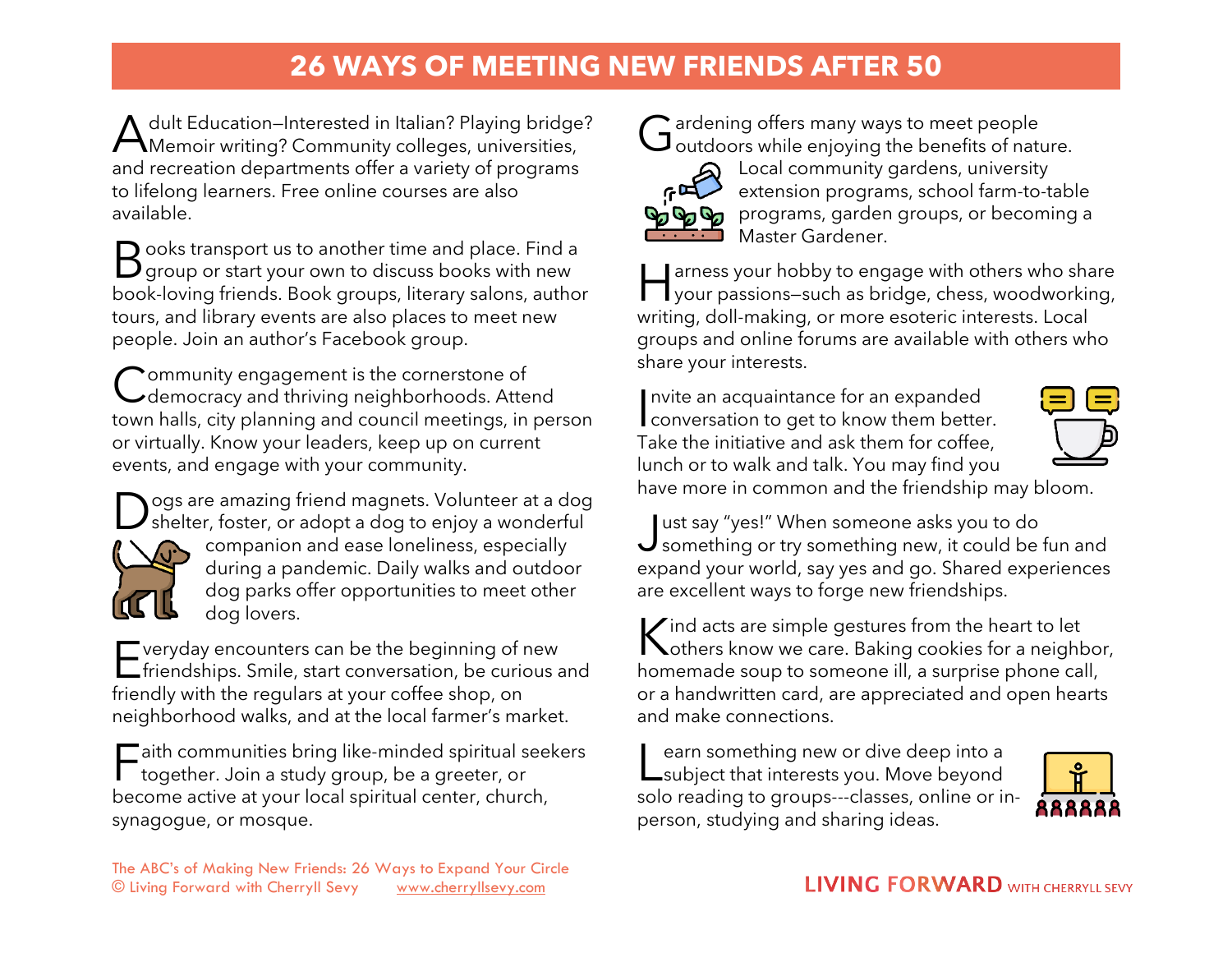## **26 WAYS OF MEETING NEW FRIENDS AFTER 50**

usic. If you like to sing or play an instrument, there Music. If you like to sing or play an instrument, there<br>Mare opportunities at all talent levels. Join a chorus, choir, local orchestra or band, or the community theater group. Enthusiasm often is more important than talent, so try it!

**N** leighborhoods provide opportunities Neighborhoods provide opportunities<br>for friends within walking distance. Plan Friday curbside wine downs, block potluck parties, help at community gardens, or get involved organizing safety or emergency response teams.



Outdoors for exercise, adventure and reap extra<br>Chealth benefits. Parks, trails, neighborhood stre  $\prime$  health benefits. Parks, trails, neighborhood streets, offer the soothing energy of nature. Enjoy robust hikes with energetic friends, or conversation while on a casual stroll in a botanical garden.

**Paint party.** Sign up for a paint (or crafts) class, in<br>person or online. Create your own with a bit of person or online. Create your own with a bit of imagination and initiative. Find a suitable venue, someone with a talent to share, and invite a few friends you think would enjoy the afternoon or evening.

uest. Travel solo, near or far on a journey to learn, Quest. Travel solo, near or far on a journey to learn,<br>Q discover, or pursue something new. Along the way, you will encounter others to share mutual findings.

 $\bigcap$  econnect with old friends, past co-workers you liked, Reconnect with old friends, past co-workers you<br>Ror former neighbors. A call or invitation to get together may rekindle good feelings of years ago.

 $\bigcap$  titch it up. Sewing, quilting, needlepoint, knitting  $S$ titch it up. Sewing, quilting, needlepoint, knitting<br>Sor other handcrafts all offer gathering places to

The ABC's of Making New Friends: 26 Ways to Expand Your Circle © Living Forward with Cherryll Sevy [www.cherryllsevy.com](http://www.cherryllsevy.com/) 

demonstrate skills, knowledge and conversations with kindred souls.



Try something new. Time to uncover an idea, place, or<br>experience you never done? Now's the time. Make a experience you never done? Now's the time. Make a list and pick one now.

tilize current connections to meet new people. Our U tilize current connections to meet new people. Our<br>friends have friends, and you may share something beyond your mutual friend. Initiate a call or get together.

olunteer. Giving of our time and talent to others is a



wonderful way to feel good, do good and meet new people. There is a great need to help others. Check out volunteer opportunities in your community.

omen's groups. The immediate connection and **W** omen's groups. The immediate connection<br>
conversation in women gathering to hear a speaker, share ideas or support a cause is infectious and engaging.

 $\bigvee$  plore. Think like a tourist in your hometown. Visit X plore. Think like a tourist in your hometown. V<br>Museums, parks, tourist sights, even a docent walking tour or food tour. You will be amazed at the history, and will meet both locals and visitors, and appreciate your hometown in fresh ways.

Yoga class. Improve flexibility and balance in both<br>mind and spirit through yoga classes. A yoga stud mind and spirit through yoga classes. A yoga studio, adult classes, or local Y all offer a variety of programs.

 $\triangledown$  est-an attitude to live your best life with excitement  $\sum$ est-an attitude to live your best life with excitement<br>and a "seize the day" attitude. It infuses our actions with positive energy and draws people to us.